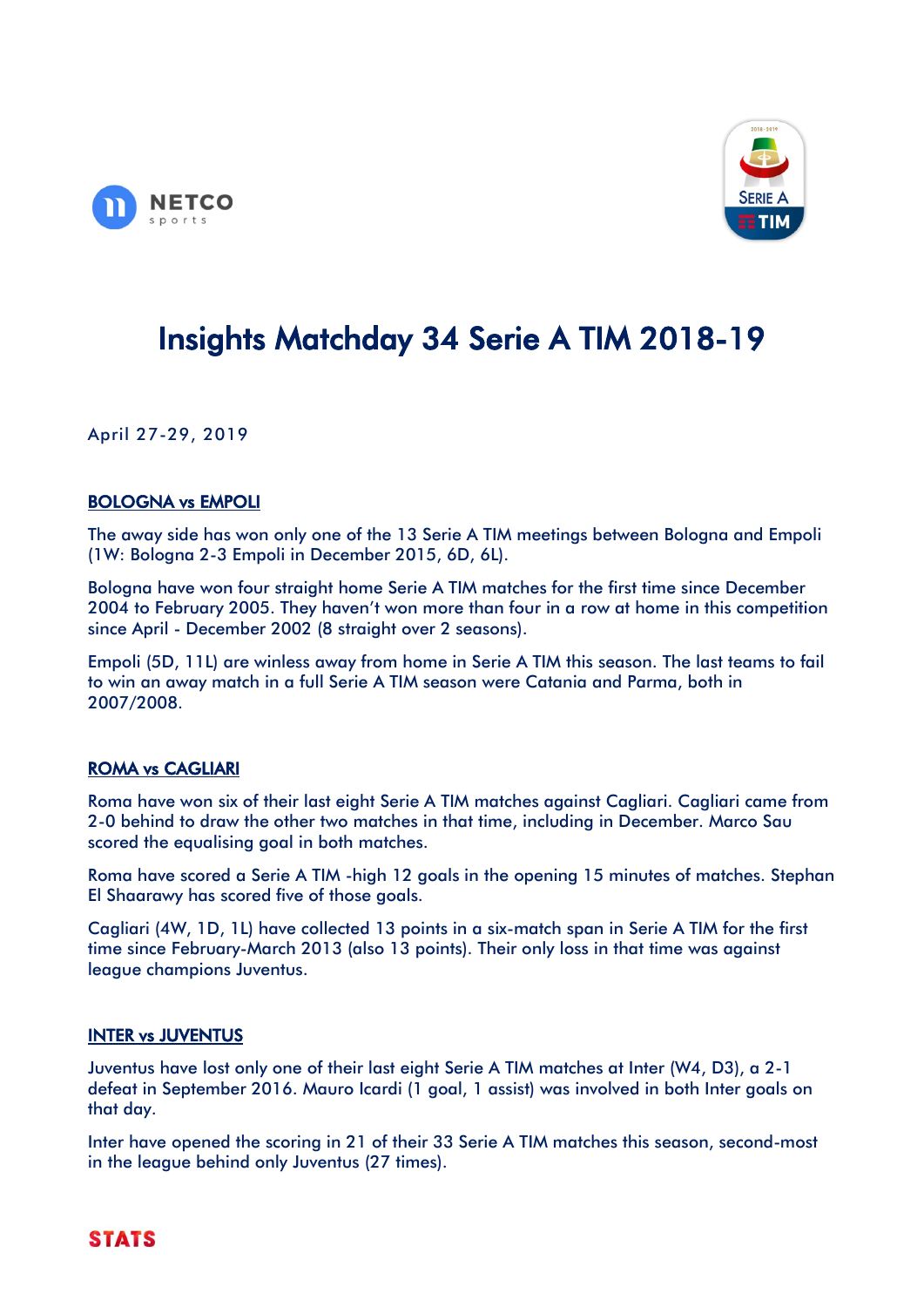Wojciech Szczesny has saved 80.3% of the shots he's faced this season, the highest percentage among goalkeepers with at least 1,000 minutes played in Serie A TIM this season.

#### FROSINONE vs NAPOLI

Napoli have won their last three Serie A TIM matches against Frosinone, outscoring them 13-1, scoring at least four goals in each match. Thirteen different players contributed to at least one of the 13 goals for Napoli.

Frosinone have kept just one clean sheet in their last 15 home Serie A TIM matches, a scoreless draw with Milan in December.

Napoli have a Serie A TIM -high 11 goals from substitutes this season as eight different players have scored a goal off the bench this season.

#### CHIEVOVERONA vs PARMA

Fifteen of the last 17 Serie A TIM meetings between the sides have been either drawn (7 times) or decided by a one-goal margin (8 times).

ChievoVerona won their second match of the season on Saturday (Lazio 1-2 ChievoVerona). No team has won fewer than three matches in a Serie A TIM season since the league returned to 20 teams in 2004.

Parma have conceded a Serie A TIM -high 15 set-piece goals this season (including 7 penalties).

#### SPAL vs GENOA

SPAL (1W, 2D) are unbeaten in their last three matches against Genoa, not allowing an open play goal in any the matches (2 Genoa penalties).

SPAL (5W, 1D) have collected 16 points in their last six matches, the most in Serie A TIM over that period.

Genoa (1D, 4L) have collected a Serie A TIM -low one point and scored a league-low one goal in the five matches since returning from the March international break.

#### SAMPDORIA vs LAZIO

Lazio have scored at least two goals in five straight Serie A TIM matches against Sampdoria (4W, 1D - 17 total goals). Lazio have scored multiple goals against a team in six straight meetings just once in the last decade (6 straight vs Fiorentina from 2014 to 2017).

No team has dropped fewer points after scoring the first goal in Serie A TIM this season than Sampdoria (4 - 12W, 2D, 0L).

Lazio have lost their last two away Serie A TIM matches. They haven't lost three straight away from home in the league since October-November 2015 (4 straight).